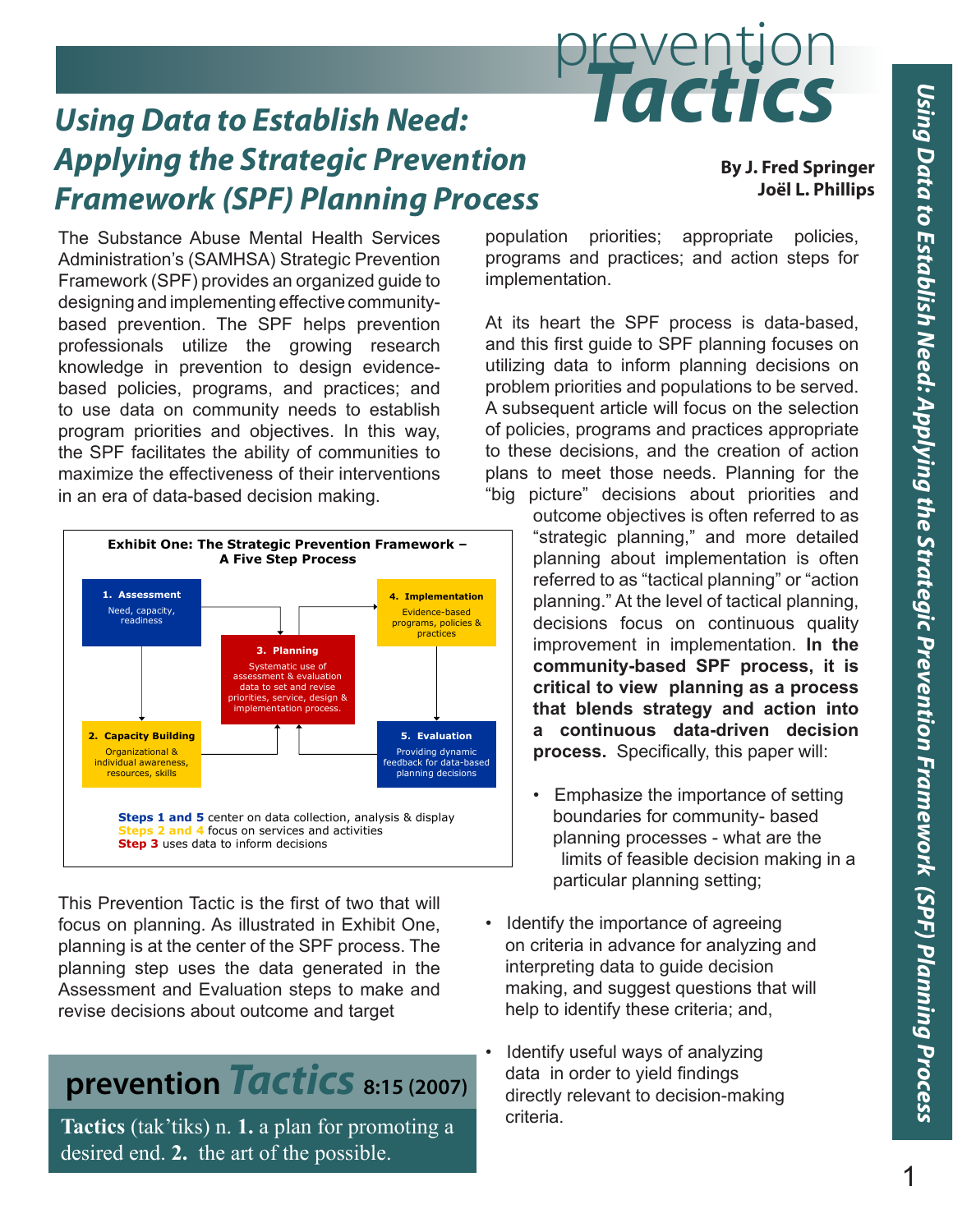### *Identifying Planning Parameters*

Simply put, planning helps determine where you are going, why you want to go there, and how you will get there. Ideally, when planning is undertaken by a community-based coalition, the involvement of colleagues representing diverse organizations and disciplines contributes to a comprehensive, well-informed prevention plan on which coalition members can agree upon. Participants in community-based prevention are typically actionoriented. They want to see things happening and make an impact. However, they often feel that planning contributes to perpetually packing for a trip that is never taken. Therefore, it is critical to engage and complete the initial stages of planning efficiently and effectively so the coalition can focus on it's central business – implementing policies, programs and practices that reduce AOD-related problems in the community.

To avoid wasted effort and frustration, it is important to clearly articulate the limits of a planning process at the onset. Nothing is more detrimental to the planning process than inviting participants to make decisions that cannot be acted on because they are outside the allowable limits of a project. The identification of realistic parameters for determining objectives, activities, and participation may be required or proscribed from the planning process. These parameters would include:

- Priorities or limitations concerning problems or target populations. For example, SPF State Incentive Grants (SIG) funded in recent years have focused efforts on problems concerning under age drinking.
- Priorities or limitations concerning participants in planning and interventions. For example, the conditions of a grant may set expectations concerning who will sit at the planning table as part of the community coalition.
- Resource availability and requirements directly related to the planning process, such as grant amounts or committed resources if applicable, and potential needs for resource acquisition.

Expectations concerning the planning process. For example, the SPF planning process is expected to be data-based. It is important to set clear expectations about what this means. For example, it may be expected that problem priorities be clearly justified by empirical information and clearly stated criteria rather than agency perspective, personal commitment to particular outcomes or populations, or other individual preferences.

Clearly setting the parameters of the planning process provides a context for identifying and applying criteria, and avoids frustration and inertia as planning proceeds.

## *Determining Priority Problems and Purpose*

Identifying priority problems or populations that will be the focus of the planning process is no easy task. Each coalition member will have a set of problems they see as most important. An educator might want to focus on problems in a school environment, such as truancy or dropouts or violence in the school. A social worker might want to focus on family intervention and protecting youth who are exposed to households with known substance abuse issues, and so on. The more coalition members are at the table, the more opportunities there are for different priorities, but somehow a consensus must be fashioned to identify a few priorities on which to focus resources.

In a data-based planning system, agreement to focus on data as a central test for prioritizing problems is an important way of minimizing disagreement based on past commitments, personal preferences or even self interest. Unless the workgroup discusses and agrees on the criteria to determine importance, disagreement in interpretation may still be an impediment to forming a consensus. At this stage in the planning process, it is important to remind members to keep an open mind. It should be emphasized that the eventual success of the coalition depends on clearly identifying the AOD problem(s) of greatest concern and using the most appropriate existing or new services to abate the targeted problem.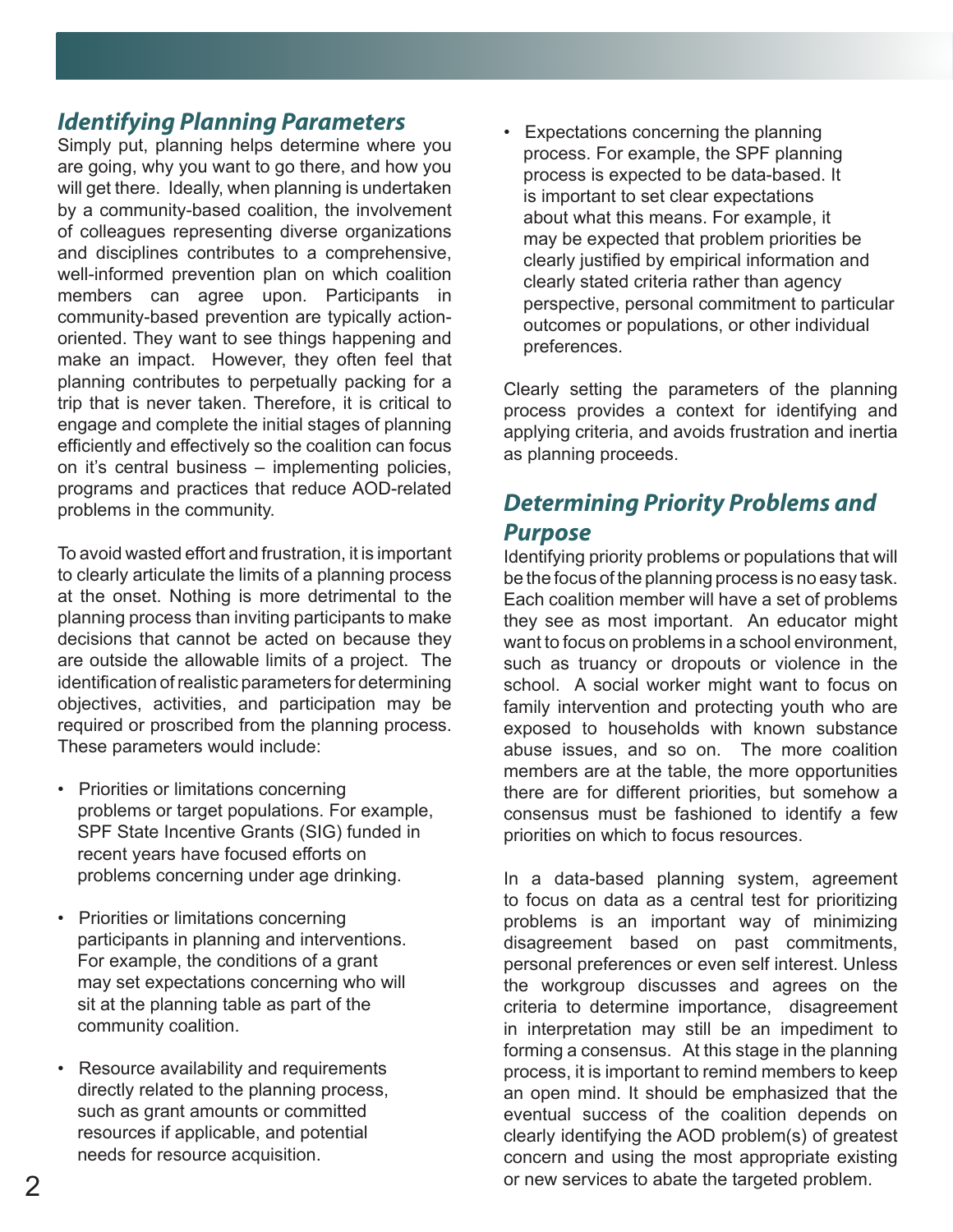#### *Agreeing on Criteria*

As specified in the SPF process, needs assessments are developed prior to formally initiating planning. For example, in SPF projects implemented through the SIG, the needs assessment data is typically produced through a State Epidemiological Workgroup and made available for planning. To make decisions about the data provided by the epi workgroup, the planners need to interpret the information and its implications for planning. First, the planners should determine how they will weight different problem conditions that may be represented in the data. Then the group should agree on how important they consider each of the following substance use issues to be.

- 1. How important are indications of harmful outcomes as distinct from indications of substance use itself? This is a fundamental decision that has important implications for the kinds of interventions that will be emphasized, (e.g., will the emphasis be on reducing use itself, or on abuse and specific consequences such as alcohol-related automobile crashes?)
- 2. How important is the prevalence of the problem or the use of substances? What are prevalence rates for specific populations and/ or certain communities?
- 3. How important is the trend in the behavior or harmful outcome? Does the fact that a problem is getting worse or better influence whether it should be a priority?
- 4. How important is the relative rate or trend as compared between jurisdictions or population groups? To what extent does the group want to what extent does the group want to focus on problems that are greater in their community as compared to others?

 To what extent does the group want to focus on problems that are worse in specific demographic sub-populations than others (e.g., age groups, genders, racial/ ethnic/cultural groups)?

Planning group members may adopt additional criteria that are important, and it is likely members will want to balance several, or all, of the above criteria in making their ultimate decisions about priorities. The most important outcome of the criteria discussion is for members to develop an understanding of the advantages and disadvantages of datasets and to identify their own criteria for interpreting the data. In this discussion, the data provides a foundation for building planning group consensus on the methods for prioritizing those problems and populations that will be the focus of their planning efforts.

#### *Ensuring Relevant Analysis*

Data in itself does not necessarily improve decision making. If your planning group has limited resources and wants to maximize the potential impact of your intervention by focusing on demographic groups that are experiencing the greatest substance-related harm, for example, average values or percentages for the entire community are of limited value. **Unfortunately, needs data is often available most readily in community aggregates that do not answer many of the questions necessary to setting priorities in a fine-grained way.**

The point is that data-based decisions must be supported by appropriate analyses, and the criteria identified above provide guides to what useful analyses will look like. In brief summary, a few basic techniques and comparisons are important to helping make planning decisions truly databased.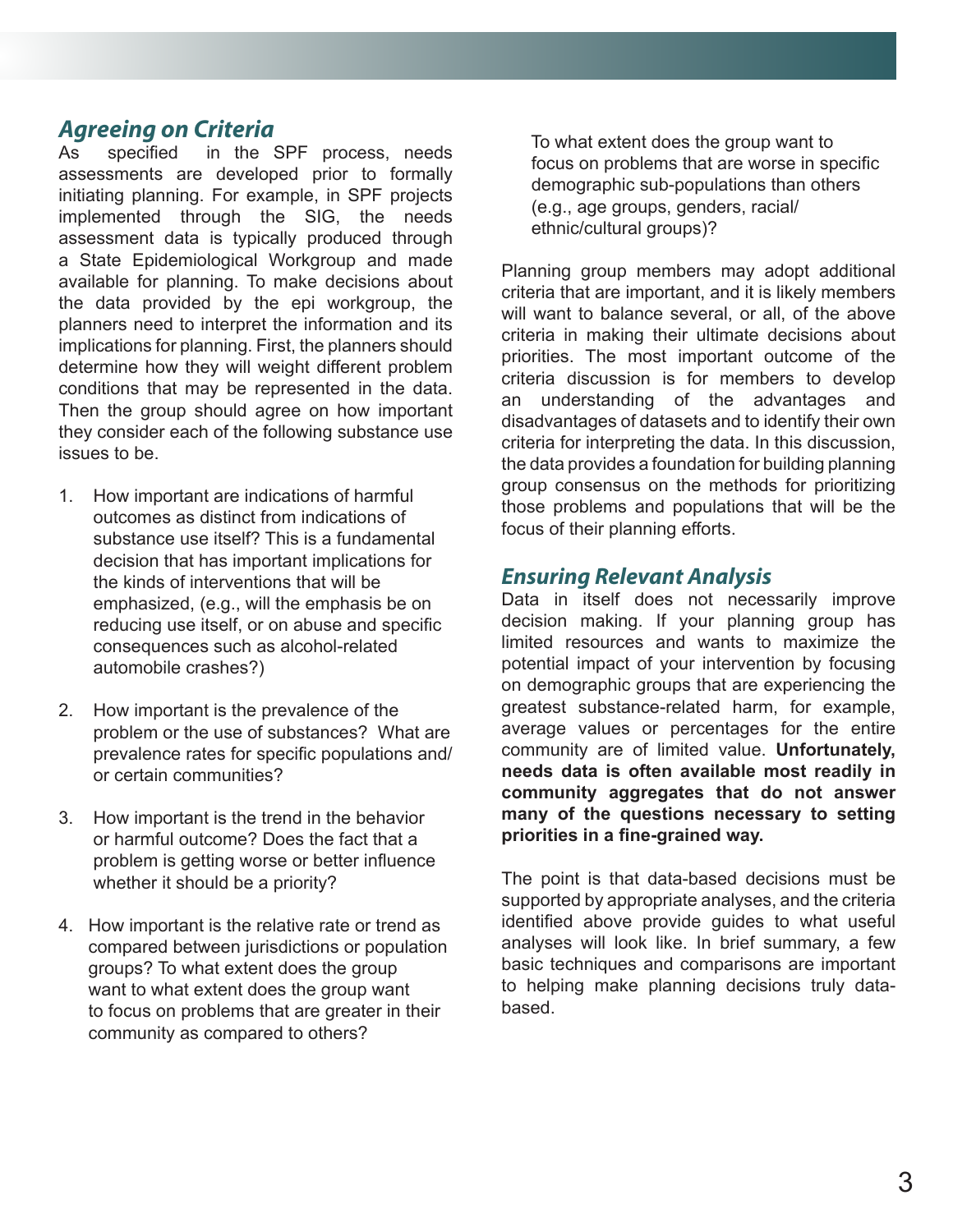#### *Trend Presentation*

Trends show the degree and direction of change in offen. community need problem conditions. They will show the degree of collected and reported a year to year fluctuation (noise), overall direction of a specific reporting juriso trends, and major changes in trend direction. Over example for instance, in F time they can be useful in monitoring performance entity represents the number of and evaluating the impacts of interventions. The four one-vear perid Within resource constraints and the availability of comparable data, longer trends are more useful. The example below displays DUI arrests in a subsetul for decision county over the past four years. This provides a and about the indiv snapshot of whether the situation is getting better, all about the marriague in worse, or staying the same over the recent past. The arrest data broken of limited value. often available most reading most reading that do not an answer many of the questions of the questions of the questions of the questions of the questions of the questions of the questions of the questions of the questions

worse in specific demographic sub-populations than others (e.g., age groups, groups, genders, genders, genders,

Figure One demonstrates several issues related to trends. First, there is just a 6.8 percent increase overall between the first and last point in the trend. The proportion of the proportion The steep upward trend in the first three years is also what useful and the stand reduced overall by the down turn in the final year. That up 50% of the<br>reduced overall by the down turn in the final year. That arrests accounted for Without more information it is difficult to know we know more z i = 30<br>whether this downturn is a change in trend or simply than their representation monorum communiculation in a longer trend. The lesson is that the would have suggested. a mastellism in a ranger lient. The recent to linet the would have suggested.<br>data must be interpreted carefully, its limitations breakdown provides imp evaluating the interpreted constraints of information of the overall change of 6 may be necessary to strengthen understanding. The example of our version of the example below displays of the example below displays of the example of the example below displays of the example below displays of the example



#### **Planning group members members members members may compute up that all that are in that are in the Data** and it i

Often, community needs assessment data is collected and reported as a simple aggregate for a specific reporting jurisdiction for a specific time period. For instance, in Figure One the arrest data represents the number of arrests for DUI's during four, one-year periods. This is often the format in which information can be easily acquired from public reports. However, data can be made more useful for decisions if we know something more about the individuals involved in the arrests. To illustrate this point, Figure Two displays the same arrest data broken out by age.

In this case, the arrests must be standardized by the proportion of the population that is in each age group. For example, if  $21 - 30$  year olds make up 30% of the overall population, but their arrests accounted for 38% of all DUI arrests, then we know more 21 – 30 year olds are arrested than their representation in the overall population would have suggested. In this example, the age breakdown provides important detail concerning the overall change of 6.8 percent across these four years. It reveals the following: county over the past four the past four years. It reveals the same situation is getting the situation is getting the situation is getting the situation is getting the situation is getting the situation is getting to situat

- A relatively large and consistent increase in DUI arrests for underage drivers aged 16 to 20,
- A decrease in arrests for young adults, and
- A slight increase in arrests for older drivers.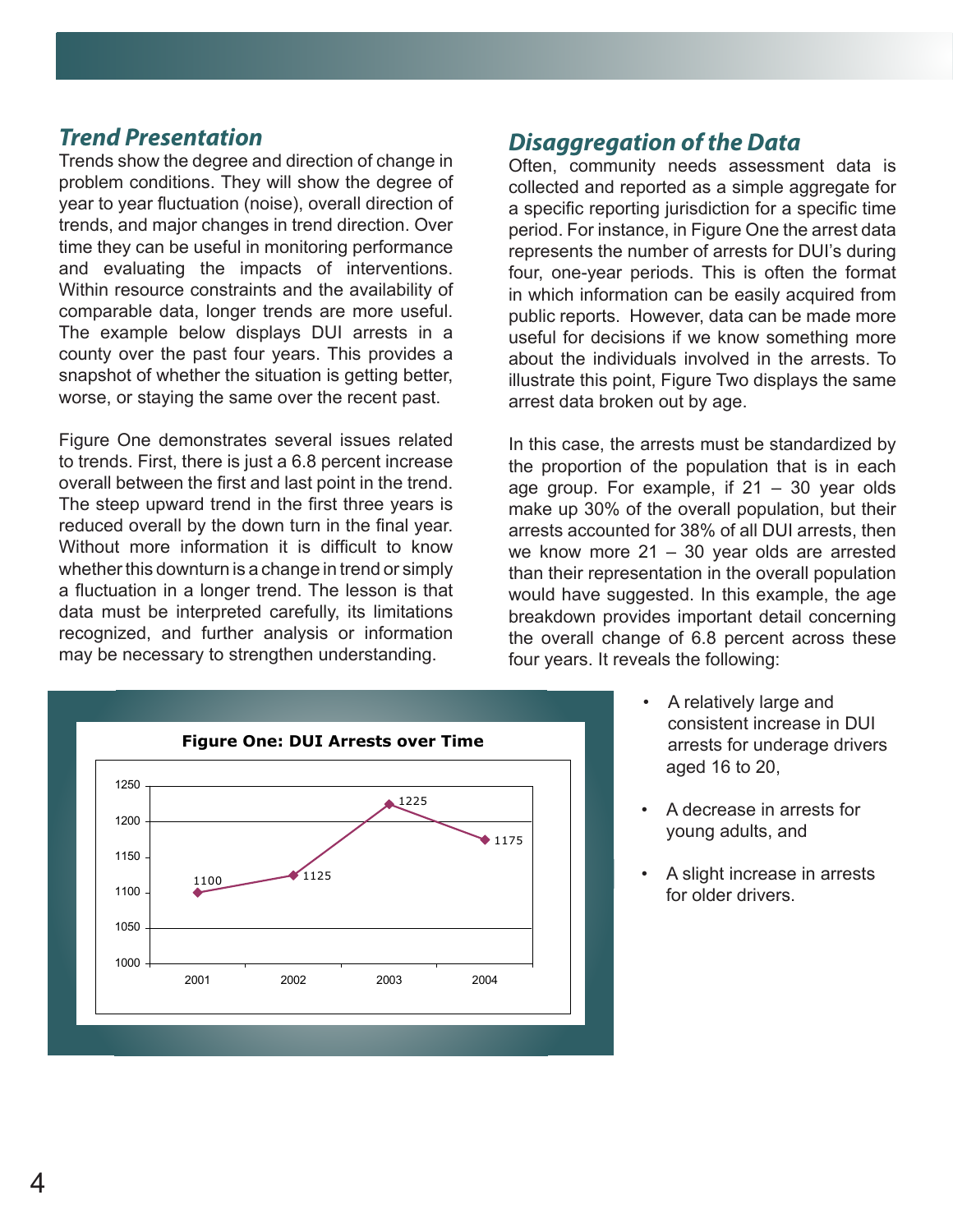

#### This analysis provides more detail on the pattern of occurrence of the problem, and the kinds of estimate in a straight of the straight of the straight of the straight of the straight of the straight of the straight of the straight of the straight of the straight of the s of action that will be most appropriate. The decrease in arrests for young adults may reflect  $r_0$ initiatives, such as designated driver spots, that may impact young social drinkers most directly, exactled than boys?) but that has less impact on dependent drinkers spots, that may be a spot of that may be a set of the control of or young drinkers. The increase in underage drinkers suggests a growing problem that requires acros attention.

Further analyses can be similarly revealing. At a minimum, data should be disaggregated by age, ethnicity and gender.

Some of the things to look at are:

- Does the data reflect disproportionate representation to the population base i, such as designated driver spots, that  $($ i.e., are more girls involved in a given situation than boys?)
- g drinkers. The increase in underage **but that has less in the dependent** of the increase in underage **see that the increase** in underage **see that the increase** in underage **see the increase in the increase in the increas**  across population sub-groups?
	- Trend and sub-trend comparisons to other communities, state averages or desired rates (e.g., Healthy People  $2010$ )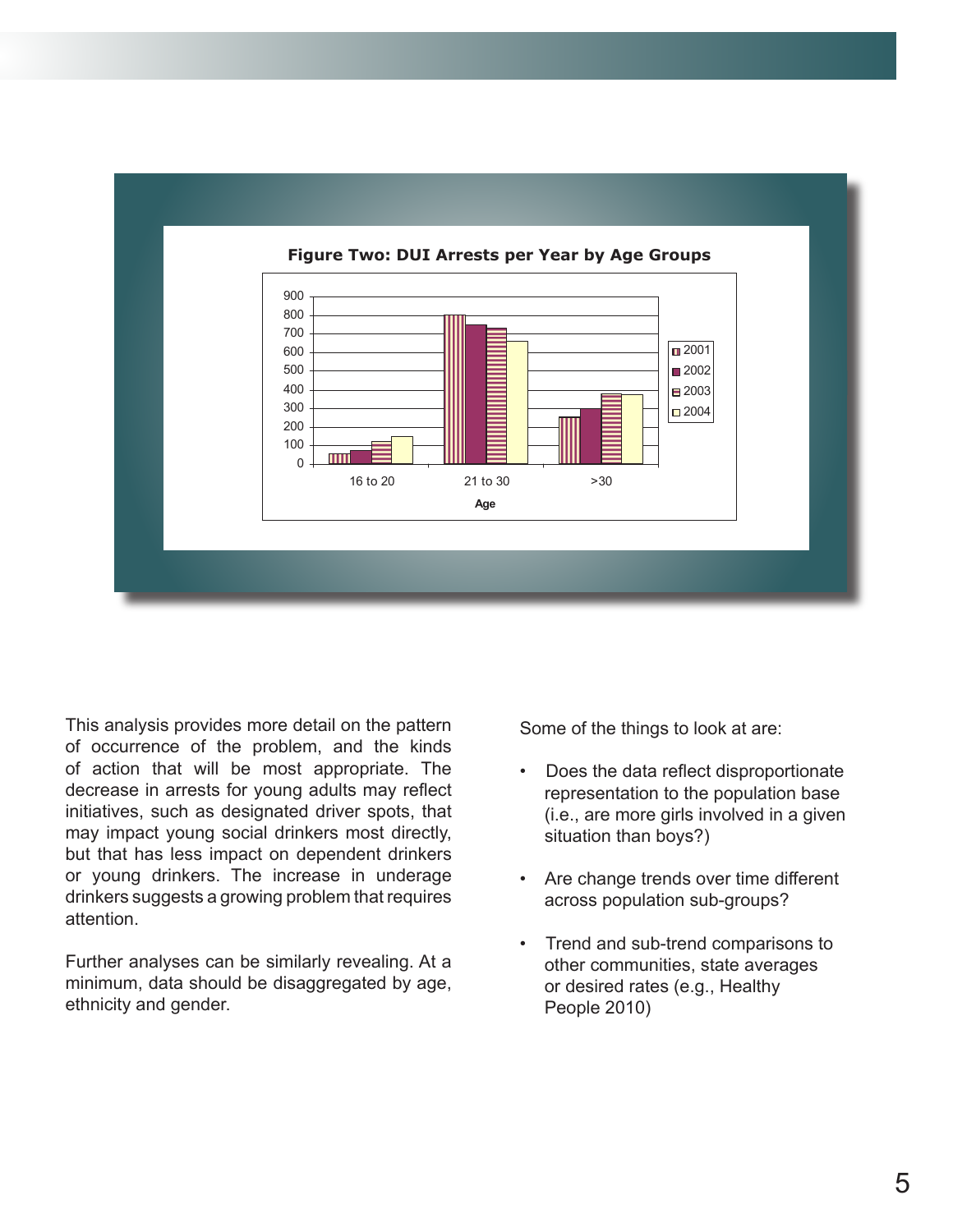These examples are based on just one indicator (e.g., DUI arrests), and a single indicator is not sufficient to represent complex social problems such as the consequences of substance abuse. Any single indicator will only portray one aspect of the problem; different indicators are prone to different sources of error. Furthermore, for many indicators the data necessary to carry out the above kinds of analysis may simply not be available. To adequately inform data-based decisions it is necessary to expand the information considered. Ways of doing this include:

- Use multiple indicators that are related to the same underlying problem, but that are not subject to the same sources of potential bias or error. For example, examining night time auto crashes or alcohol related crashes in addition to DUI arrests can be very useful. If trends in these indicators are similar to those in DUI arrests, it provides greater confidence that the DUI trend is not attributable to enforcement change, but rather changes in the problem itself.
- Consider other quantitative or qualitative information that may help explain trends or data comparisons. For example, a public service announcement campaign or a focused campaign on server training may help understand the reasons for the downtrend in DUI arrests in young adults.

The extent to which data can be collected or presented by population sub-groups, and the more that additional information and perspectives are brought to understanding the social and policy influences behind data, the more precise and focused planning will be.

In summary, there are several analysis procedures necessary to relate data to empirical criteria that will inform decisions.

- 1. *Prevalence*. What portion of the population is involved in a problem or behavior– what is the prevalence rate?
- 2. *Trend*. What are the trends in the problem or behavior– are they getting worse over time and by how much?
- 3. *Comparisons*. How do rates or trends compare with other jurisdictions, with state levels or with national standards? Is there an indication that problems are relatively more or less serious compared to these external comparisons?
- 4. *Disaggregation*. Does breaking down the data by various sub-population demographics indicate potential 'hot spots'? For example, are disaggregated rates or trend lines different across demographic sub groups? In other words, are we experiencing a greater problem in one or more of our sub-populations in our community?

As noted above, there is not a single standard criterion for prioritizing problems, and the planning group should actively discuss and weigh several perspectives to determine which problems should have priority. The important thing is that the discussion should be systematic, stay within the agreed on criteria for identifying appropriate indicators, and relate to focused analyses that reflect different empirical criteria. Staying true to this evidence-based approach will bring disparate points of view closer to a common decision framework.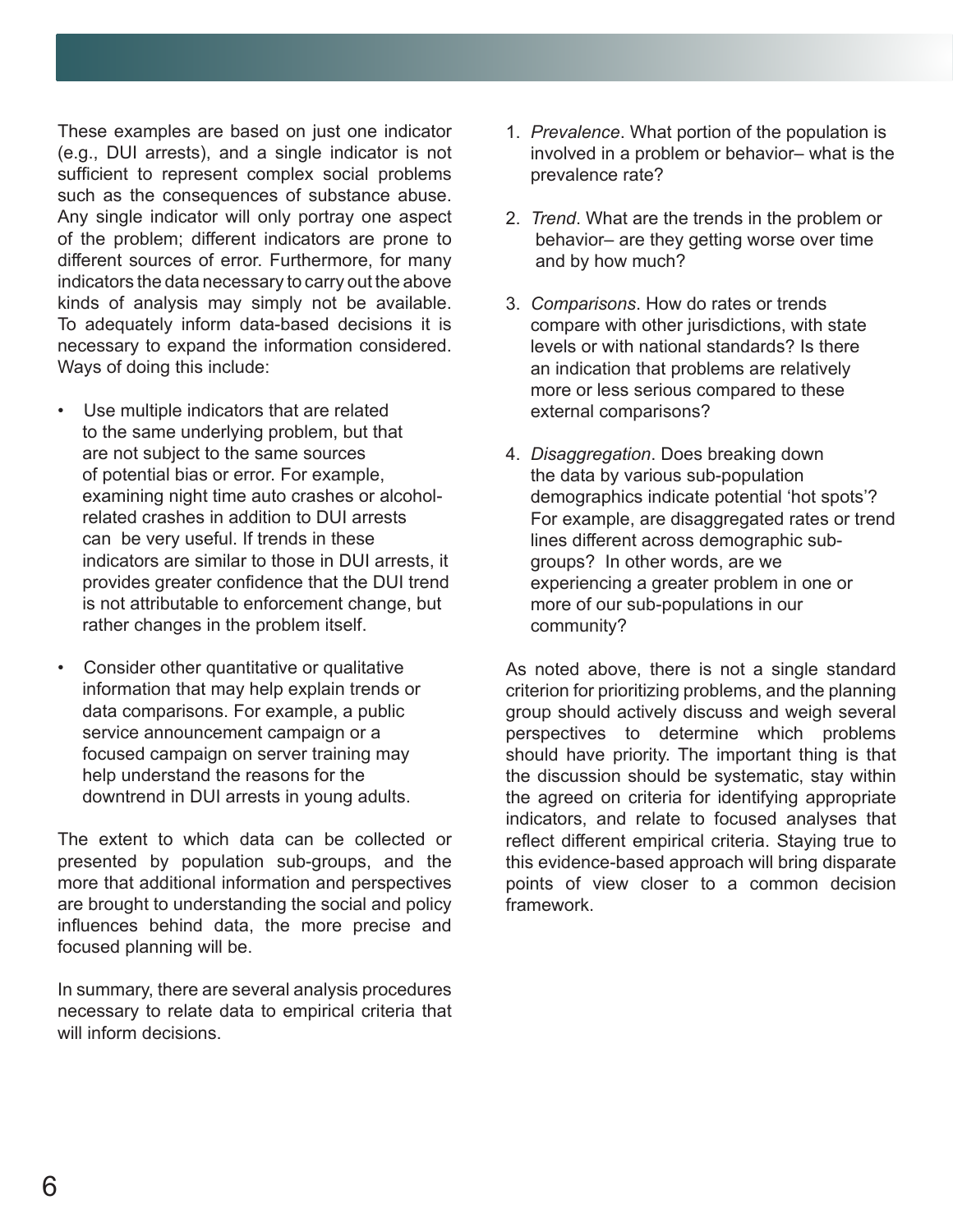#### *Reaching Consensus*

So, by now you have empirically documented specific problem areas. For instance, you may know some specific schools have problems with drug activity, that methamphetamine use is at unacceptable rates, or that many youth are driving under the influence. Everyone in the coalition agrees these are major problems needing to be addressed, but not everyone agrees on which of these to focus on or how the issue should be approached. To gain further consensus on adopting specific coalition objectives, it is important to consider the following.

- *Evidence-based practices.* Are there effective services, strategies or policies that specifically address the problem area, or would it necessitate the development of new, unproven approaches?
- *Availability of resources.* Does the community have access to sufficient resources to deal with this problem ? Do the proposed efforts require additional funding and support or require partnerships with other organizations and agencies?
- *Ability to ameliorate the problem.* Is the problem so pervasive that any community based effort is unlikely to affect the outcomes? Can you build a dike in the river to stop the flow of water or will it be the equivalent of simply throwing stones in the water, of having no substantial impact on the flow?
- *Anticipated Barriers and Resistance.* Are there substantial interests that will resist necessary change in a specific area, or other challenges that must be considered in setting realistic priorities for action?

Part Two of the SPF planning discussion will more specifically address the application of the above considerations in selecting evidencebased services that will meet the priority outcome objectives and populations identified through your data-based planning process.